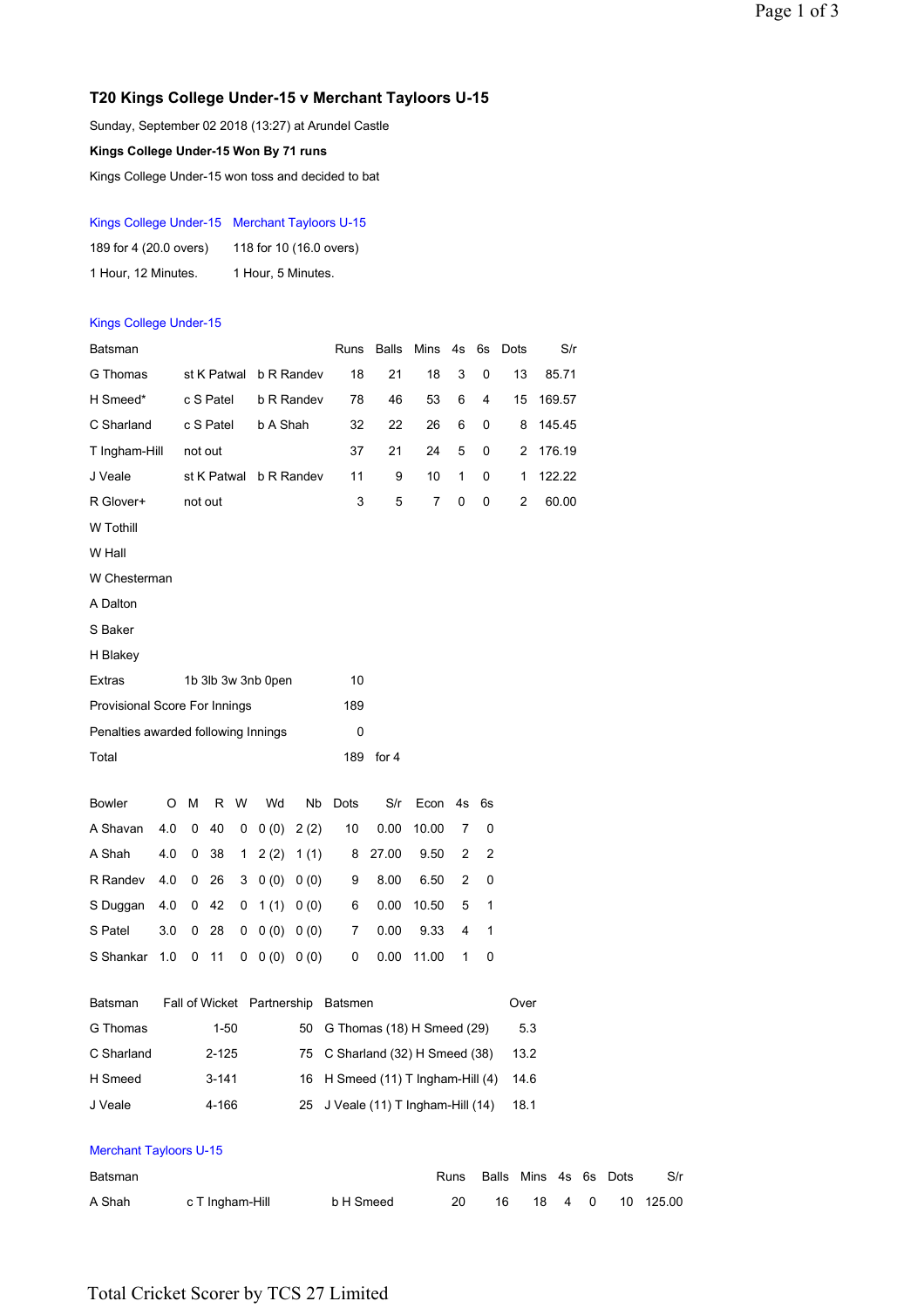| R Randev*                           |                                               | c J Veale                 |            |              |           |             | b W Chesterman<br>16               |                                                     |            |              | 8            | 13             | 2         | 1      | 3     | 200.00 |
|-------------------------------------|-----------------------------------------------|---------------------------|------------|--------------|-----------|-------------|------------------------------------|-----------------------------------------------------|------------|--------------|--------------|----------------|-----------|--------|-------|--------|
| S Patel                             | run out (W Chesterman)                        |                           |            |              | 1         |             | 2                                  | 6                                                   | 0          | 0            | 1            | 50.00          |           |        |       |        |
| K Patwal+                           | b W Tothill                                   |                           |            |              |           | 4           |                                    | 5                                                   | 5          | $\mathbf{1}$ | 0            | 4              | 80.00     |        |       |        |
| M Horne                             | c S Baker<br>b H Smeed                        |                           |            |              |           | 2           |                                    | 5                                                   | 8          | 0            | 0            | 3              | 40.00     |        |       |        |
| N Bhattacharya                      |                                               |                           |            |              |           | b W Tothill |                                    | $\overline{c}$                                      |            | 8            | 9            | $\mathbf 0$    | 0         | 6      | 25.00 |        |
| R Patel                             |                                               | c H Smeed<br>b H Blakey   |            |              |           |             | 35                                 |                                                     | 25         | 28           | 3            | 2              | 10        | 140.00 |       |        |
| A Patel                             |                                               | b W Tothill               |            |              |           |             |                                    |                                                     | 1          |              | 5            | 3              | $\pmb{0}$ | 0      | 4     | 20.00  |
| A Shavan                            | c R Glover                                    |                           |            |              |           |             | b W Chesterman                     |                                                     |            | 19           |              | 24             | 0         | 0      | 11    | 42.11  |
| <b>T</b> Michaels                   |                                               |                           | c G Thomas |              |           |             | b W Chesterman                     |                                                     | 6          |              | 7            | 7              | 1         | 0      | 4     | 85.71  |
| S Duggan                            | not out                                       |                           |            |              |           |             |                                    |                                                     | 0          |              | 0            | $\overline{2}$ | 0         | 0      | 0     | 0.00   |
| S Shankar                           |                                               |                           |            |              |           |             |                                    |                                                     |            |              |              |                |           |        |       |        |
| Extras                              |                                               | 0b 8lb 13w 2nb 0pen<br>23 |            |              |           |             |                                    |                                                     |            |              |              |                |           |        |       |        |
| Provisional Score For Innings       |                                               |                           |            |              |           |             |                                    | 118                                                 |            |              |              |                |           |        |       |        |
| Penalties awarded following Innings |                                               |                           |            |              |           |             |                                    |                                                     | 0          |              |              |                |           |        |       |        |
| Total                               |                                               |                           |            |              |           |             |                                    |                                                     | 118 for 10 |              |              |                |           |        |       |        |
|                                     |                                               |                           |            |              |           |             |                                    |                                                     |            |              |              |                |           |        |       |        |
| <b>Bowler</b>                       | O                                             | M                         |            | R W          | Wd        | Nb          | Dots                               | S/r                                                 | Econ 4s    |              | 6s           |                |           |        |       |        |
| H Smeed                             | 4.0                                           | 0                         | 14         | 2            | 1(1)      | 0(0)        | 17                                 | 12.50                                               | 3.50       | 2            | 0            |                |           |        |       |        |
| A Dalton                            | 1.0                                           | 0                         | 18         | 0            | 2(4) 0(0) |             | 3                                  | 0.00                                                | 18.00      | 2            | 1            |                |           |        |       |        |
| S Baker                             | 1.0                                           | 0                         | 13         | 0            | 1(1) 0(0) |             | 2                                  | 0.00                                                | 13.00      | 2            | 0            |                |           |        |       |        |
| W Chesterman                        | 3.0                                           | 0                         | 26         | 3            | 0(0)      | 1 $(1)$     | 8                                  | 6.33                                                | 8.67       | 3            | 1            |                |           |        |       |        |
| W Tothill                           | 4.0                                           | 0                         | 15         | 3            | 3(6) 0(0) |             | 17                                 | 9.00                                                | 3.75       | 0            | 0            |                |           |        |       |        |
| H Blakey                            | 3.0                                           | $\mathbf{0}$              | 24         | $\mathbf{1}$ |           | 1(1) 1(1)   | 8                                  | 20.00                                               | 8.00       | 2            | $\mathbf{1}$ |                |           |        |       |        |
| Batsman                             |                                               |                           |            |              |           |             | Fall of Wicket Partnership Batsmen |                                                     |            |              |              | Over           |           |        |       |        |
| R Randev                            |                                               |                           | $1 - 37$   |              |           | 37          |                                    | 3.1                                                 |            |              |              |                |           |        |       |        |
| A Shah                              |                                               | 2-48<br>11                |            |              |           |             |                                    | R Randev (16) A Shah (11)<br>A Shah (9) S Patel (1) |            |              |              |                | 4.2       |        |       |        |
| S Patel                             | 3-48                                          |                           |            |              |           |             | $0$ S Patel $(0)$ K Patwal $(0)$   |                                                     |            |              |              |                | 4.4       |        |       |        |
| K Patwal                            | 4-53                                          |                           |            |              |           | 5           | K Patwal (4) M Horne (1)           |                                                     |            |              |              | 5.4            |           |        |       |        |
| M Horne                             |                                               |                           | $5 - 55$   |              |           | 2           | M Horne (1) N Bhattacharya (1)     |                                                     |            |              |              | 6.5            |           |        |       |        |
| N Bhattacharya                      | 6-58<br>3                                     |                           |            |              |           |             | N Bhattacharya (1) R Patel (1)     |                                                     |            |              |              |                |           |        |       |        |
| A Patel                             | 7-65<br>7                                     |                           |            |              |           |             | A Patel (1) R Patel (5)            |                                                     |            |              |              | 9.2            |           |        |       |        |
| R Patel                             | 8-109<br>R Patel (29) A Shavan (6)<br>44      |                           |            |              |           |             |                                    |                                                     | 14.1       |              |              |                |           |        |       |        |
| A Shavan                            | $9 - 113$<br>A Shavan (2) T Michaels (2)<br>4 |                           |            |              |           |             |                                    |                                                     | 15.4       |              |              |                |           |        |       |        |
| <b>T</b> Michaels                   | 10-118<br>T Michaels (4) S Duggan (0)<br>5    |                           |            |              |           |             |                                    |                                                     |            |              | 15.7         |                |           |        |       |        |
|                                     |                                               |                           |            |              |           |             |                                    |                                                     |            |              |              |                |           |        |       |        |

#### **Match Report**

Man of the Match: Henry Smeed

Weather: Sunny Pitch: Hard Umpires: D Tooth & C Bryant Match Referee: R Somerford Scorers: E McGeown